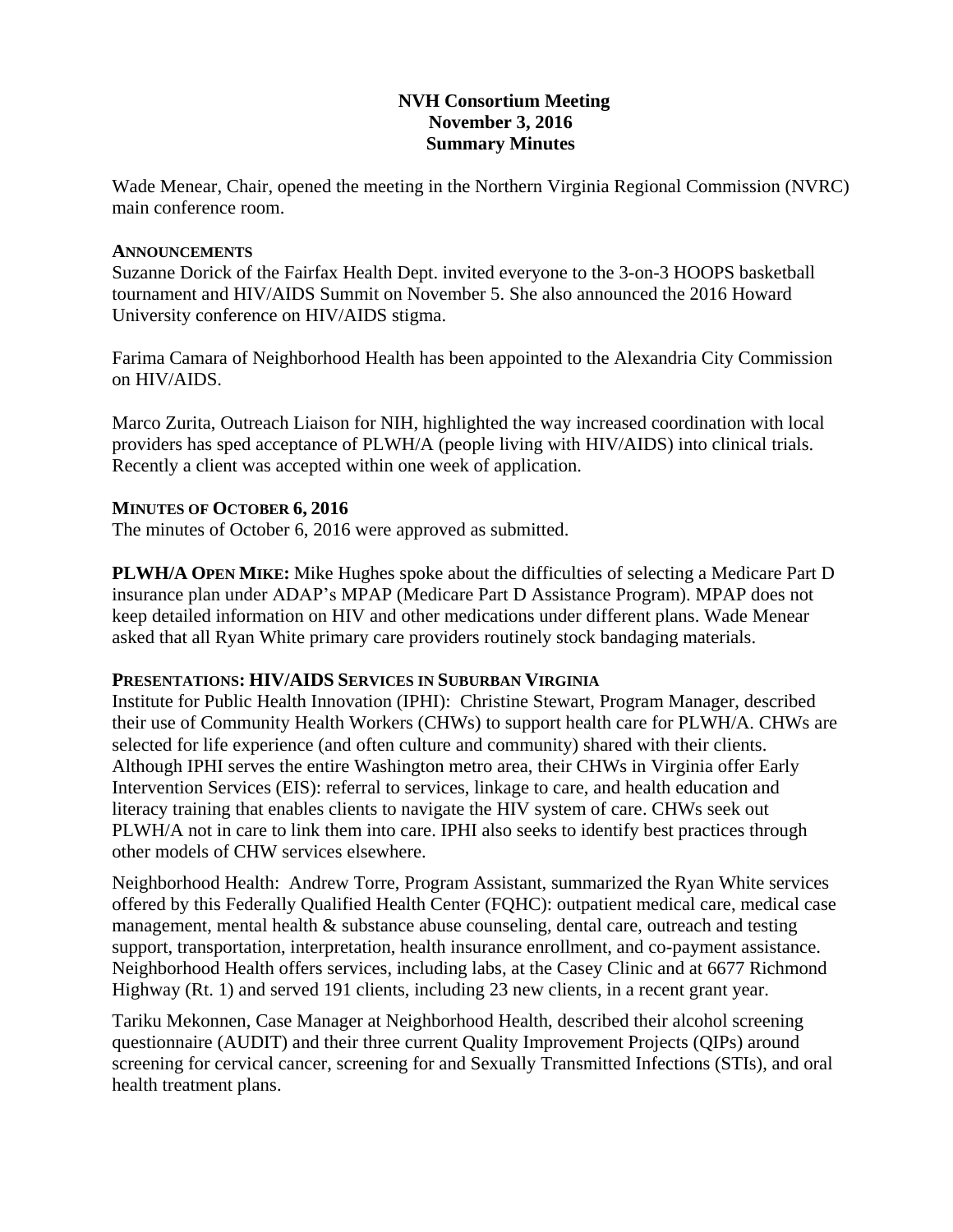# **UPDATE ON RYAN WHITE PART A IMPLEMENTATION OF FEE FOR SERVICE**

Tim Agar summarized the information on Fee-for-Service transition plans from the recent Part A Administrative Agents conference call.

Clover L. Barnes, Chief of the Care, Housing & Support Services Division at the DC Dept. of Health HIV/AIDS, Hepatitis, STI, TB Administration (HAHSTA), then offered the following points:

- Health care providers with Electronic Health Records (EHR) will submit invoices under Ryan White (RW) Fee-for-Service (FFS) to a third-party billing system. The third-party billing provider has not yet been selected. FFS will not use DC's EGMS electronic grants management system.
- Anthony Young can be contacted at DC HAHSTA for capacity building in the use of, and equipment for, electronic billing.
- HAHSTA is still exploring options for paper invoices from providers without EHR.
- All bills must be submitted in a timely manner (within 60 days). Complete bills will be paid within two weeks.
- Fees will be uniform across the DC Eligible Metropolitan Area (EMA) five counties in Maryland, 11 counties and 6 cities in Virginia, 2 counties in West Virginia as well as the District of Columbia.
- Fees for medical services will be based on those for Federally Qualified Health Centers (FQHC) or Medicare.
- Fees for medical services will include nurse visits for the first time.
- AIDS Service Organizations (ASOs) with subcontractors will consolidate bills from those subcontractors and submit them to RW's Fee-for-Service third-party billing system on behalf of those subcontractors.
- Fees for other services will start with Medicare/Medicaid rates, not private insurance rates.
- Non-medical Care Management rates will be based on the number of defined contacts with a flat fee per such contact. Billing will not use DC's EGMS electronic billing system.
- HAHSTA is writing a request for a waiver from the Ryan White requirement that at least 75% of RW funds be spent on medical care and no more than 25% be spent on support services.
- HAHSTA anticipates adding providers to the RW Fee-for-Service every six months.
- MAI, Minority AIDS Initiative funds, will not be part of FFS but be grant-funded under a separate Request for Applications (RFA). The RFA will include a shortened narrative, a budget and a work plan.

# **AFFORDABLE CARE ACT (ACA) UPDATES**

Jennifer Zoerkler, Executive Director of Virginia Health Options, reported that they have begun enrolling and re-enrolling clients in ACA health insurance. Clients must complete enrollment or reenrollment AND submit their 2017 plan and premium information to VDH by December 15, 2016, in order to have coverage beginning January 1, 2017. This is true even for consumers receiving notice from their insurance plan that they have been auto-enrolled for 2017. She distributed a contact list for VHO's Ryan White Health Insurance Assisters, a chart of upcoming enrollment times and locations, and a flyer from the Virginia Dept. of Health (VDH) outlining the steps and documents needed to enroll or re-enroll.